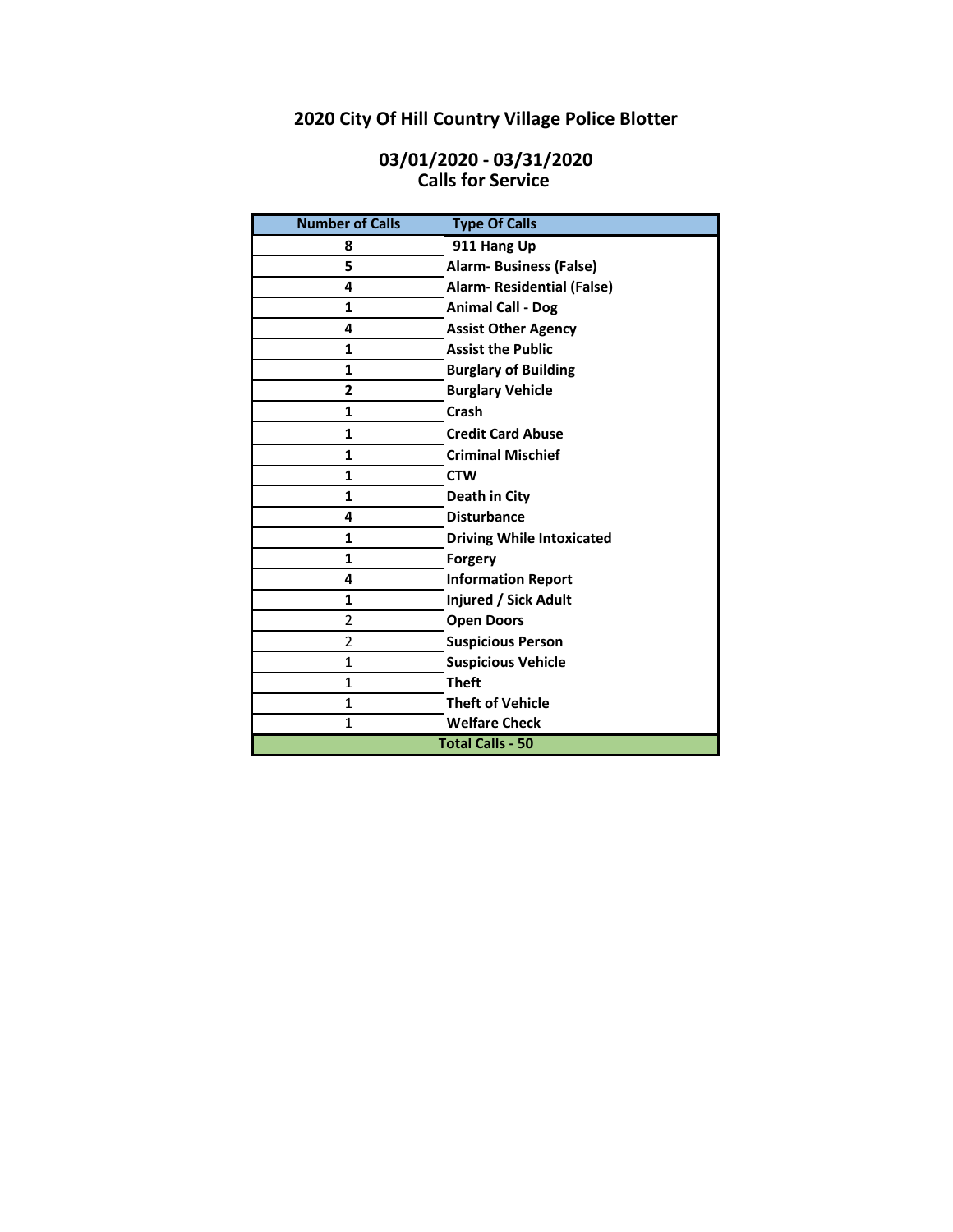## **Calls Of Interest**

**Offense: Burglary of Vehicle Date: 3/4/2020 Time: 9:30 pm Location: 15700 Blk. San Pedro**

## **Details:**

While the complainant was inside the business, some unknown suspect broke into the complainant's vehicle, by breaking the rear drivers passanger door window, and stole the complainant's handgun. There was no witnesses. The complainant did not have have the information on the handgun and will call the HCVPD when he obtains it. The vehicle was fingerprinted. This case is being forwarded to the CID unit for followup.

**Offense: Driving While Intoximated Date: 03/07/2020 Time: 3:20 am Location: 300 Stonewood**

#### **Details:**

On the above date and time, An officer observed the suspect speeding in the 400 of W. Bitters. The suspect was stopped in the 300 blk of Stonewood. The suspect was given a SFST test and found to be intoxicated. The suspect was transported to the BCSO Magistrates office to take a breath test. The suspect refused and a blood drawl was obtained. The suspect was booked into the jail.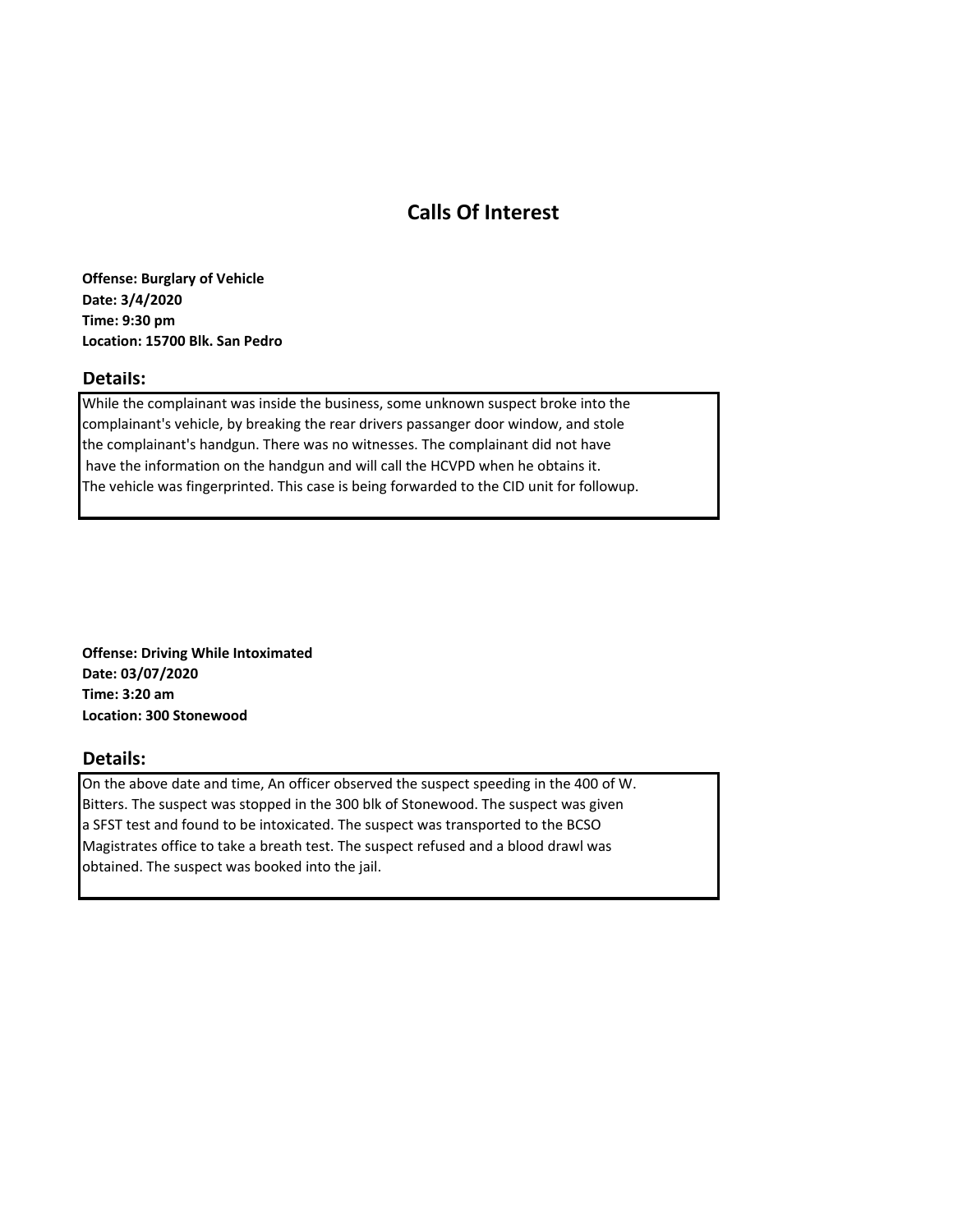**Offense: Theft \$100-\$750 Date: 03/07/2020 Time: 1345 Location: 15700 San Pedro**

## **Details:**

While the complainant was in the business, Some unknown suspect broke into the locker and stole the complainant's wallet. The supect then fled the scene and later went to two other locations and commited credit card abuse of over \$3000. This case has been forwarded to the CID unit for follow up.

**Offense: Theft \$100-\$750 Date: 03/08/2020 Time: 12:34 pm Location: 13800 San Pedro**

### **Details:**

On the above date and time, two unknown suspects entered the location and took a \$230 hedge trimmer with out the complainants permission. Officers went to the location and obtained video of the theft. This case will be followed up on by the CID Unit.